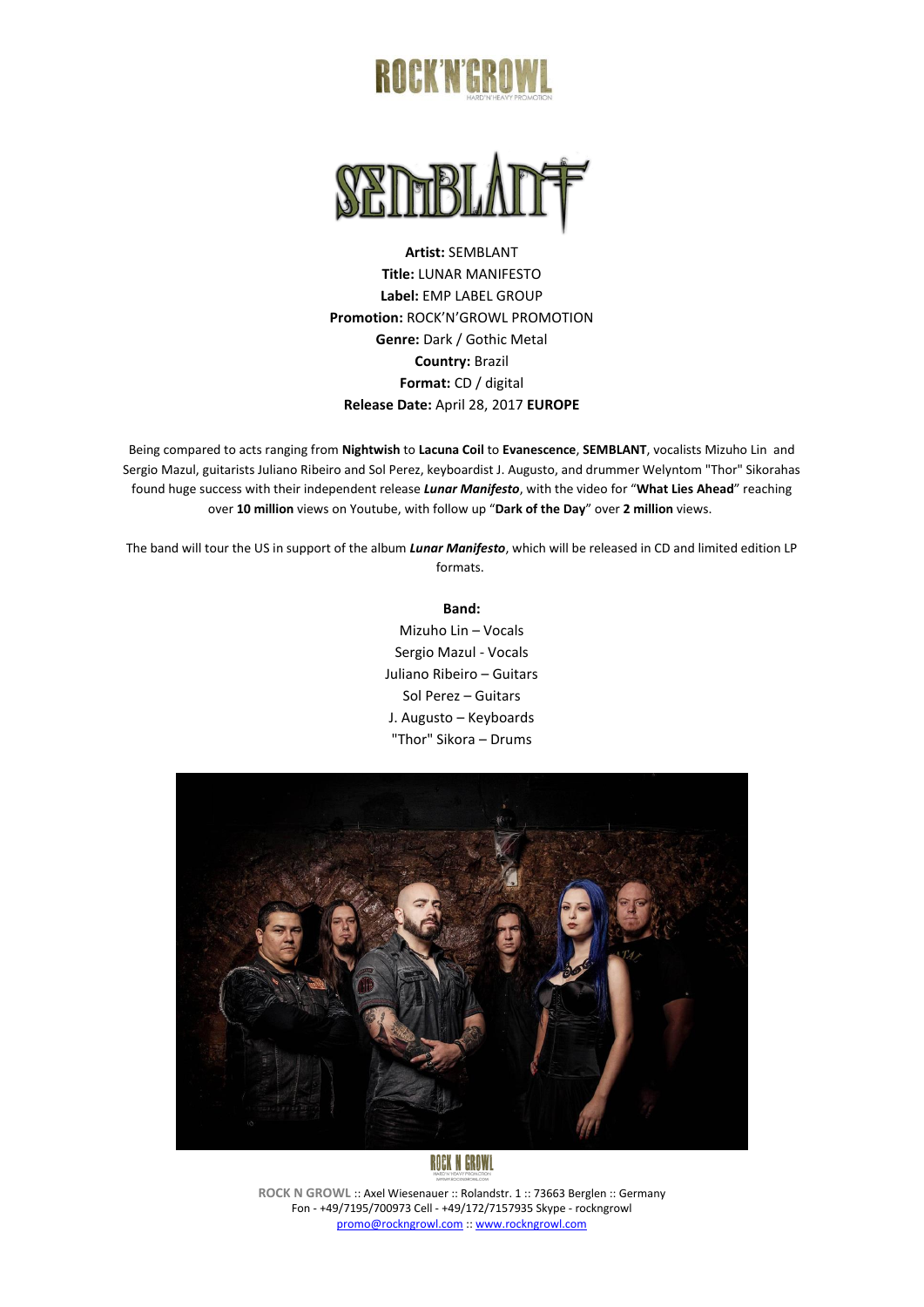

### **Track listing:**

| 1. Incinerate 04:45                                  |  |       |
|------------------------------------------------------|--|-------|
| 2. Dark of the Day                                   |  | 05:03 |
| 3. What Lies Ahead                                   |  | 04:41 |
| 4. The Shrine 05:42                                  |  |       |
| 5. Bursting Open 04:12                               |  |       |
| 6. Mists Over the Future 05:39                       |  |       |
| 7. The Hand the Bleeds                               |  | 04:52 |
| 8. Selfish Liar 05:57                                |  |       |
| 9. Ode to Rejection                                  |  | 04:01 |
| 10. The Blind Eye 03:57                              |  |       |
| 11. Scarlet Heritage (Legacy of Blood Pt. III) 05:08 |  |       |



#### **Video's:**

What Lies Ahead (Official Video) [https://youtu.be/QIedr\\_9\\_9hA](https://youtu.be/QIedr_9_9hA) Dark of the Day (Official Video)<https://youtu.be/AamdEYGZwFA> The Blind Eye (Official Lyric Video)<https://youtu.be/jqpCfNFRqko> Incinerate (Official Video)<https://youtu.be/DOGvB29vZF8>

## **DE:**

Die brasilianische Gothic Metal Band **Semblant** ist eine der aufstrebendsten Bands aus Südamerika. In den USA sind sie schon lange kein Geheimtipp mehr, mit ihrem neuste Album "**Lunar Manifesto**" sollte ihnen der Erfolg auch in Europa gelingen. Der von **Semblant** gespielte dunkle und progressive Gothic Metal mit Doppelgesang von Mizuho Lin und Sergio Mazul erinnert of an **Nightwish/Lacuna Coil** oder auch an **Evanescence** und **Cradle of Filth**.

#### **Bio:**

Brazilian Gothic Metallers **Semblant** have had a pretty big year. After several independent releases in their native Brazil, and rapidly becoming one of the most storied Metal bands in South America, 2016 saw Semblant re-release their hugely successful independent debut *LUNAR MANIFESTO* via EMP Label Group, the label owned by Megadeth bassist David Ellefson, bringing the band to a global audience.

Earlier this month the independently released video for "What Lies Ahead" surpassed 10 million views on Youtube, with the other videos from LUNAR MANIFESTO well on their way, with "Dark of the Day" recently surpassing 2 million, and the recently released clip for "Incinerate", the incendiary track that kicks off *Lunar Manifesto,* approaching 100k inside of 2 weeks.

Semblant found an embracing audience at US METAL radio in 2016 as well, with LUNAR MANIFESTO debuting at #4 most added on the CMJ LOUD ROCK CHARTS and enjoying airplay across the country. Now EMP, (known

# **ROCK N GROWL**

**ROCK N GROWL** :: Axel Wiesenauer :: Rolandstr. 1 :: 73663 Berglen :: Germany Fon - +49/7195/700973 Cell - +49/172/7157935 Skype - rockngrowl [promo@rockngrowl.com](mailto:promo@rockngrowl.com) :[: www.rockngrowl.com](http://www.rockngrowl.com/)